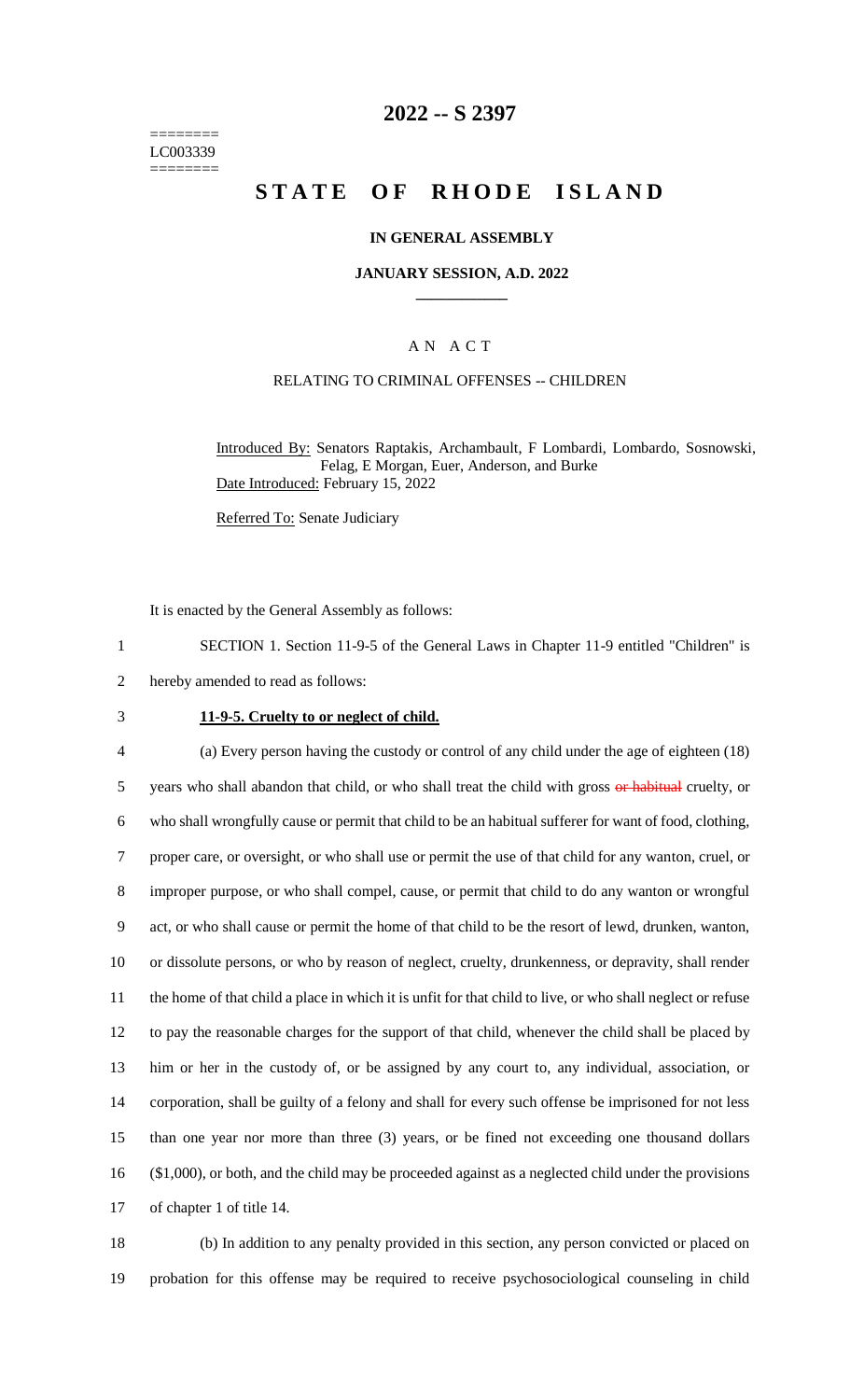growth, care and development as a part of that sentence or probation. For purposes of this section, 2 and in accordance with § 40-11-15, a parent or guardian practicing his or her religious beliefs which differ from general community standards who does not provide specified medical treatment for a child shall not, for that reason alone, be considered an abusive or negligent parent or guardian; provided, the provisions of this section shall not: (1) exempt a parent or guardian from having committed the offense of cruelty or neglect if the child is harmed under the provisions of (a) above; (2) exempt the department from the provisions of § 40-11-5; or (3) prohibit the department from filing a petition, pursuant to the provisions of § 40-11-15, for medical services for a child, where his or her health requires it.

 SECTION 2. Section 31-22-22.1 of the General Laws in Chapter 31-22 entitled "Miscellaneous Rules" is hereby repealed.

**31-22-22.1. Child passenger protection -- Warnings of hazard and risk.**

 (a) All law enforcement officers in this state are authorized to provide a verbal warning to 14 any person who shall be deemed to have left a child under the age of seven (7) unattended in a motor vehicle. The warning shall apprise the offending person of the dangers of this practice 16 including, but not limited to, the risk of kidnapping and/or abduction, and the dangers which may 17 result from the accumulation of excessive temperatures within the motor vehicle.

(b) No fine or sanction shall be imposed for a violation of this section, other than a verbal

19 warning, and no record of any kind shall be maintained of the warning.

SECTION 3. This act shall take effect upon passage.

======== LC003339 ========